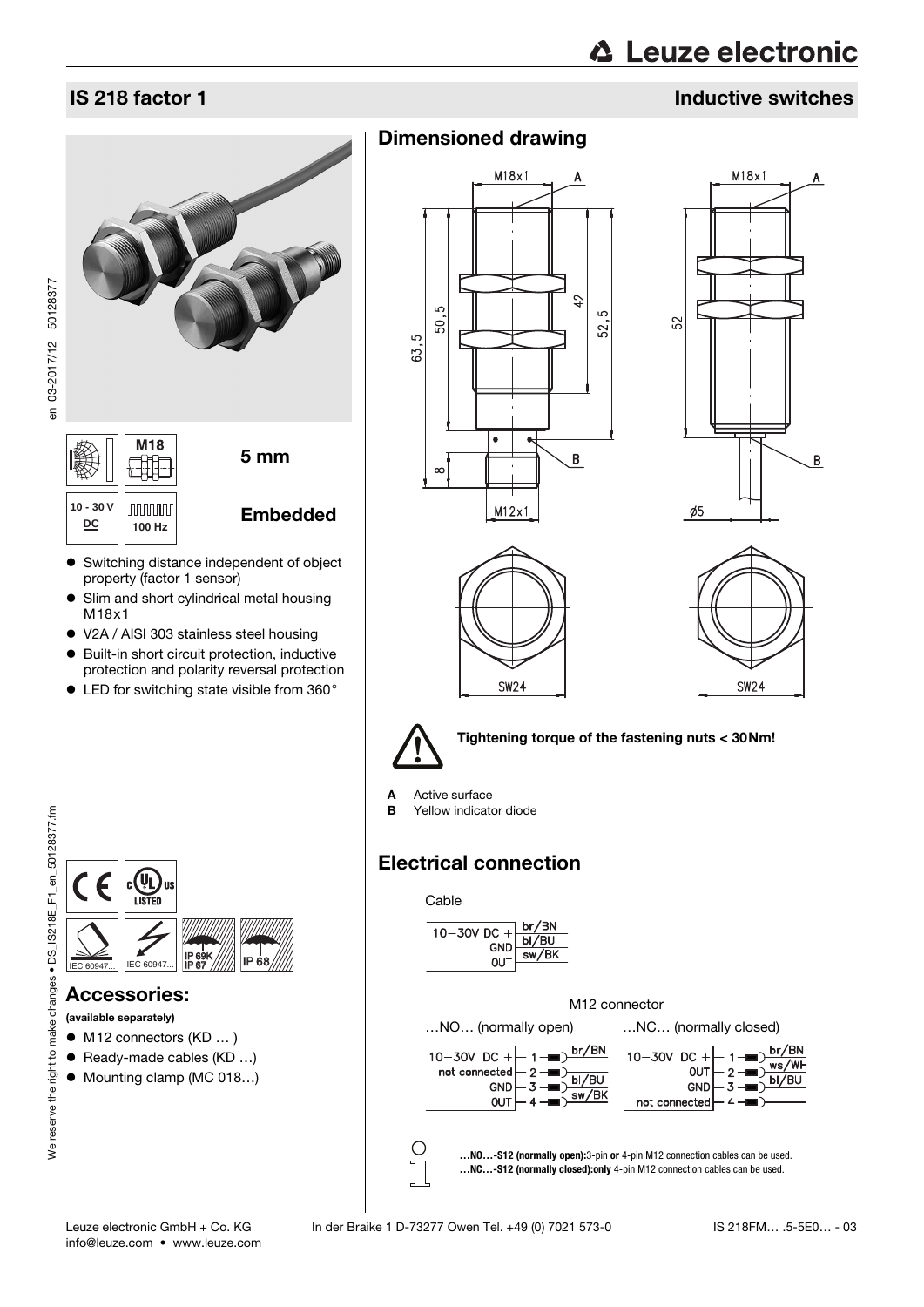## **△ Leuze electronic**

## IS 218 factor 1

#### **Reduction factors for surface plates made of:** for  $S_n =$

|  | 5.UMII |  |  |  |
|--|--------|--|--|--|
|  |        |  |  |  |

Tables

| for $S_n = 5.0$ mm                            |       |  |  |  |
|-----------------------------------------------|-------|--|--|--|
| <b>Reduction factors for installation in:</b> |       |  |  |  |
| Stainless steel                               | (171) |  |  |  |
| <b>Brass</b>                                  | 1.3   |  |  |  |
| Aluminum                                      |       |  |  |  |
| Copper                                        | 0.8   |  |  |  |
| Steel Fe360                                   |       |  |  |  |

Steel Fe360 0.9 Aluminum 0.9 Brass 8. December 1986 Stainless steel 0.9

1) Surface plate min. 2mm thick

## Mounting

#### Embedded installation:



### Diagrams



## Remarks

**Operate in accordance with intended use!**

- $\overline{\mathcal{C}}$  This product is not a safety sensor and is not intended as personnel protection.
- The product may only be put into operation by competent persons.
- 
- Only use the product in accor-dance with the intended use.

## **Specifications**

#### General specifications IS 218...-5E0...<br>Type of installation embedded installation Typ. operating range limit  $S_n$  5.0mm<br>Operating range  $S_a$  6...4mm Operating range  $S_a$ Electrical data Operating voltage  $U_B$ <sup>1)</sup>  $Residual$  ripple σ  $≤ 20%$  of Output current leads of UB set of UB set of UB set of UB set of UB set of UB set of UB set of UB set of UB set of UB set of UB set of UB set of UB set of UB set of UB set of UB set of UB set of U Output current  $I_L$   $\leq$  200m<br>Open-circuit current  $I_0$   $\leq$  10mA Open-circuit current  $I_0$   $\leq 10 \text{ mA}$ <br>Residual current L  $R_{\text{E}}$  Switching output/function  $\ldots$ /4NO... Suitching Support<br>Switching output<br>Manusistor, NC contact .../4NC... PNP transistor, NC contact<br>.../2NO... NPN transistor, NO contact …/2NO… NPN transistor, NO contact Voltage drop  $U_d$ <br>
Hysteresis H of S<sub>r</sub>  $\leq 2V$ <br>
Temperature drift of S<sub>r</sub>  $\leq 15\%$ <br>  $\leq 10\%$ <sup>2)</sup> Hysteresis H of S Temperature drift of S<sub>r</sub>  $\leq 10\%$  2)<br>Repeatability  $\leq 0.3$ mm <sup>3)</sup> Repeatability Timing Switching frequency f 100Hz<br>Delay before start-up control in the system of the S25 ms Delay before start-up Indicators Yellow LED (visible from 360°) switching state <sup>4)</sup> Mechanical data Housing<br>Standard measuring plate<br>Active surface Active surface V2A stainless steel (1.4305, AISI 303)<br>
Weight (M12 plug/cable) approx. 50g/approx. 115g<br>
Connection type M12 connector, 4-pin, or Weight (M12 plug/cable) approx. 50g/approx. 115g<br>Connection type M12 connector, 4-pin, or

#### Environmental data

Ambient temperature<br>
Degree of protection<br>
IP 67, IP 68, IP 69K Degree of protection Protective circuit <sup>5)</sup><br>Standards applied Protective circuit <sup>5)</sup> 1, 2, 3<br>Standards applied IEC/EN 60947-5-2 Electromagnetic compatibility IEC 60255-5

#### Certifications UL 508, CSA C22.2 No.14-13 1) 6)

1) Observe the safety regulations and installation instructions regarding power supply and wiring; for UL applications: only for use in "Class 2" circuits acc. to NEC

IEC 61000-4-2 IEC 61000-4-3 IEC 61000-4-4

embedded installation<br>5.0mm

NPN transistor, NC contact  $\leq 2V$ 

V2A stainless steel (1.4305, AISI 303)<br>30 x 30 mm<sup>2</sup>, Fe360

cable: 2m, PUR, 3 x 0.34mm², Ø 5mm

1kV

Level 4 air 8kV (ESD) Level 3 10V/m (RFI) Level 3 2kV (Burst)

10 ... 30VDC<br> $\leq$  20% of U<sub>B</sub>

2) Over the entire operating temperature range

- 
- 3) For U<sub>B</sub> = 20 … 30VDC, ambient temperature T<sub>a</sub> = 23°C ± 5°C<br>4) Continuous LED: 0 ≤ S ≤ 0.8S<sub>r</sub>; flashing LED: 0.8S<sub>r</sub> ≤ S ≤ S<sub>r</sub>
- 5) 1=polarity reversal protection, 2=short circuit protection, 3=inductive protection for all outputs 6) These proximity switches shall be used with UL Listed Cable assemblies rated 30V, 0.5A min, in the field installation, or equivalent (categories: CYJV/CYJV7 or PVVA/PVVA7)

#### Order guide

The sensors listed here are preferred types; current information at www.leuze.com.

|              | <b>Designation</b>          | Part no. |  |
|--------------|-----------------------------|----------|--|
| $S_n = 5$ mm | IS 218 FM/2N0.5-5E0         | 50128172 |  |
|              | IS 218 FM/4N0.5-5E0         | 50128170 |  |
|              | IS 218 FM/2NO.5-5E0-S12     | 50128171 |  |
|              | IS 218 FM/4N0.5-5E0-S12     | 50128169 |  |
|              | IS 218 FM/4NC.5-5E0         | 50138121 |  |
|              | Additional types on request |          |  |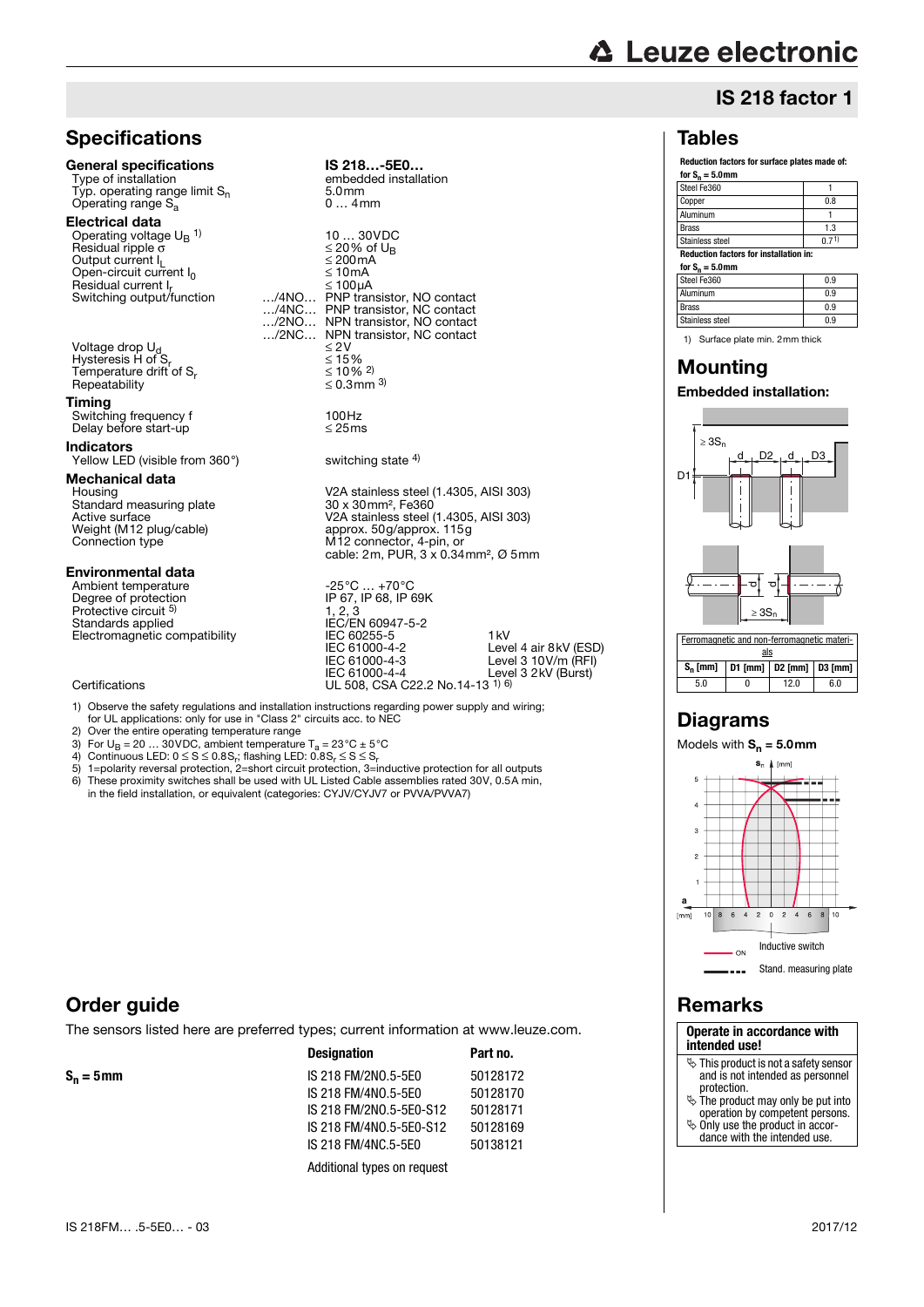## **∆ Leuze electronic**

#### IS 218 factor 1 Inductive switches

#### Part number code

#### **I S 2 1 8 F M/ 4 N O . 5 - 5 E 0 - S 1 2**



**N/A** Cable, PUR, standard length 2000mm **S12** M12 connector, 4-pin, axial